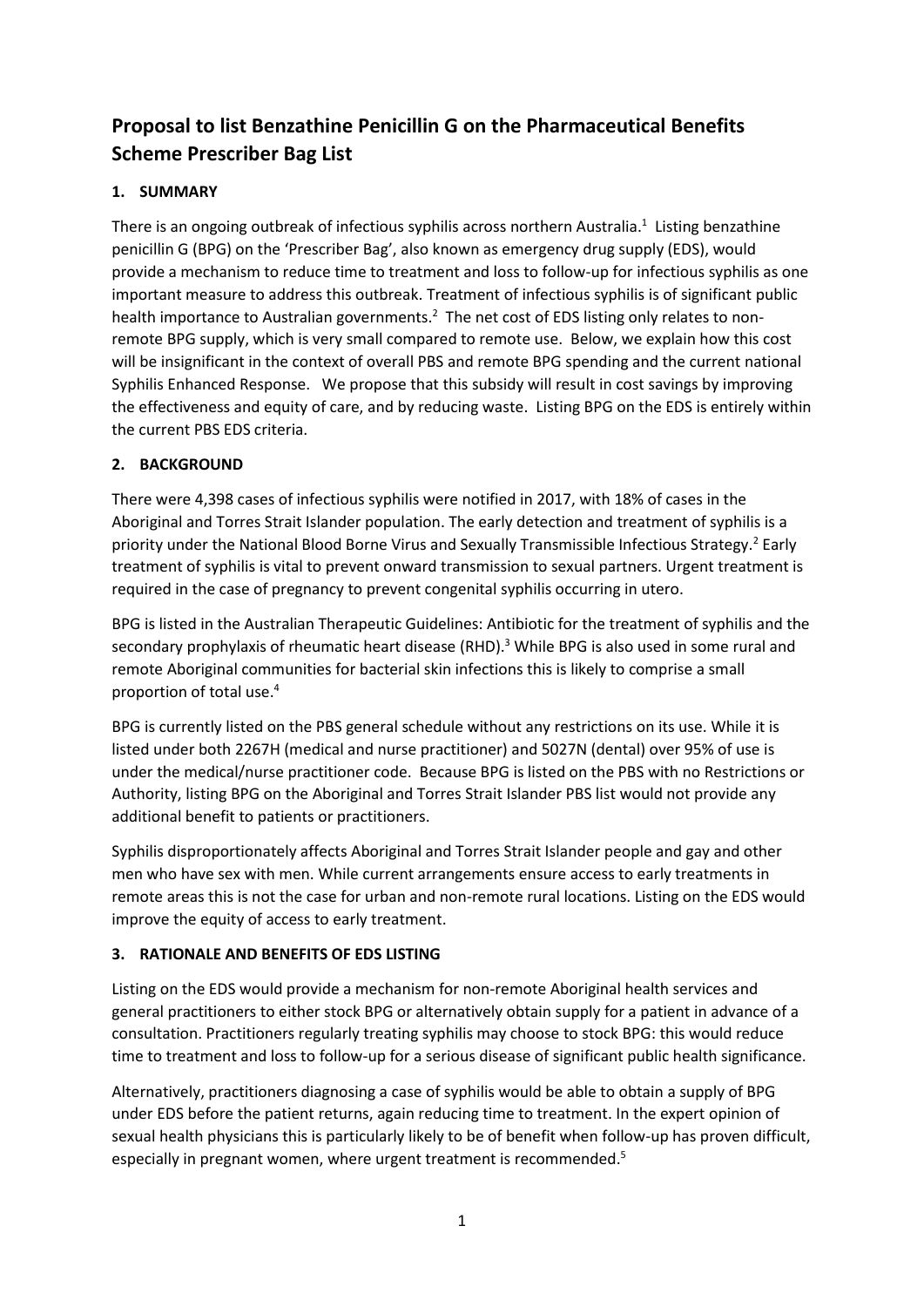The use of BPG in EDS is consistent with other current EDS items and associated indications, and subsidy of BPG satisfies EDS criteria, including "to provide prescribers with medicines for immediate administration without charge to the prescriber or the patient".

Supply of BPG through EDS in remote s100 RAAHS areas for any indication is not necessary, due to the bulk supplies of BPG already available through this scheme. Therefore, BPG EDS supply only relates to non-remote health services.

# **3.1. Cost considerations**

Total cost related to EDS subsidy for the Commonwealth Department of Health is unlikely to change significantly, and may be reduced. Cost changes will be relatively immaterial in the context of both the s100 Remote Area Aboriginal Health Services Scheme (s100 RAAHS) BPG spending and the current national syphilis response, and will largely relate to the movement between federal funding streams. Below, we present data to illustrate approximate costs involved and the proposed savings with the data we have available. It is not intended to be an exact forecast but will provide adequate insight into the scope of costs.

BPG requires a large bolus intramuscular injection and it is not recommended for any conditions other than syphilis or RHD. Peer-reviewed research from the Northern Territory suggests that approximately 95% of national BPG use is for RHD. The research also indicates that the majority of total national BPG use occurs within s100 RAAHS sites.<sup>6</sup>

NACCHO has obtained annual BPG data from 3 large non-remote Aboriginal health services.<sup>7</sup> This includes prescription data for 4,500 vials ; a significant sample that is approximately 10% of total national non-remote BPG use. These data show that non-remote BPG supply for syphilis account for only around one quarter of total non-remote BPG use.

BPG costs approximately \$300 per Original Pack of 10 or \$30 per 1 vial for injection.<sup>8</sup> 2015 PBS data indicate that approximately 40,000 vials of BPG were supplied through the PBS (this is excluding s100 RAAHS use). This equates to 4,000 Original Packs of 10 vials. Using the data above, we therefore propose that the total annual Commonwealth cost of BPG for syphilis to be around \$300,000 (one quarter of \$300 x 4,000).

PBS Co-payment data roughly corroborate this. In FY2017-18, the total benefit paid by PBS for nonremote BPG was \$516,918 for General and \$574,853 for Concession. This equates to around 3,600 BPG Original Packs of 10 dispensed through the PBS, which is in the vicinity on the 4,500 referenced above. PBS Safety Net benefits may account for some of this discrepancy.

#### **3.2. Original Pack wastage**

BPG is supplied by the manufacturer in packs of 10 vials, while only 2 vials are required to treat infectious syphilis. Data from NACCHO indicates that the vast majority of BPG scripts were supplied at the full Dispensed Price for Maximum Quantity (DPMQ) – i.e. a pack of 10. This quantity is often automatically prescribed as the maximum PBS quantity through Clinical Information Software. Pharmacies also prefer to dispense 10 units to avoid retaining a 'broken' pack, which may be difficult to re-dispense and is at risk of expiring. Under PBS law, an Original Pack of 10 can only be used for the individual 'prescribee'. As the treatment is often once-off, the remaining 8 units must then be discarded. While there is no data related to how many partially used BPG packs are currently being discarded, converse to the current PBS arrangement, one Original Pack of an EDS supply can be used more efficiently for multiple patients on different occasions.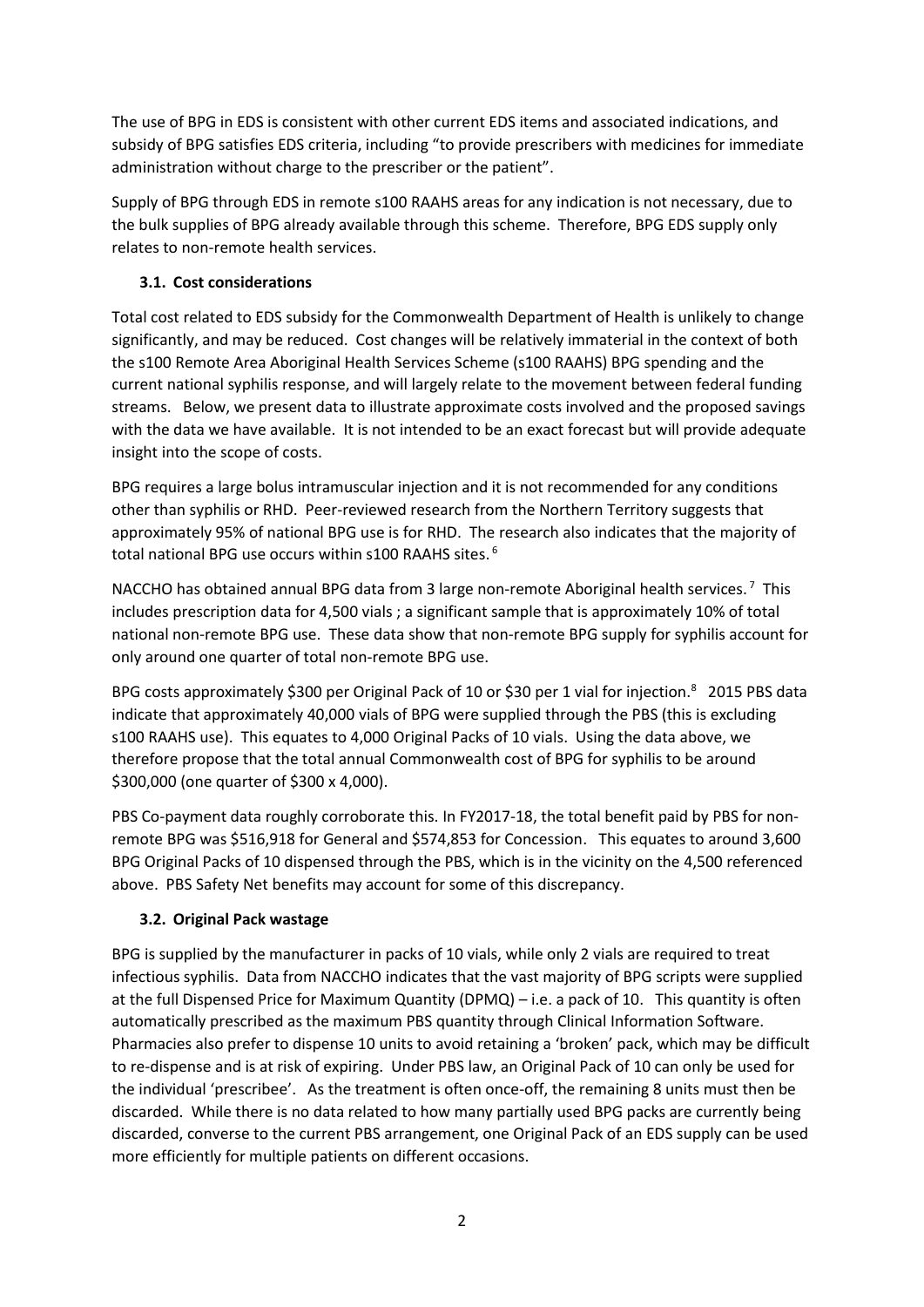#### **3.3. Patient co-payments**

BPG supplied under the PBS attracts a patient co-payment but the loss of patient co-payments is relatively insignificant and offset by savings. According to the FY2017-18 PBS benefits data discussed above, if around 3,600 BPG Original Packs are supplied through General and Concession scripts this would attract co-payments of only \$83,614.<sup>9</sup> If only one quarter of the use BPG is for syphilis (as per NACCHO data) this means the national annual syphilis co-payment is only around \$20,000. This is nominal figure in PBS terms and is likely to be an overestimate as many co-payments would be exempt or reduced under the Close the Gap PBS Co-payment measure.

# **3.4. Jurisdictional considerations**

State government funded sexual health services diagnose and treat around 25% of infectious syphilis cases.<sup>10</sup> State government services, outside of those covered by the s100 scheme, are unlikely to contribute significantly to BPG use for RHD. As there were 4398 cases of infectious syphilis diagnosed in Australia in 2017, the estimated maximum potential for cost shifting is approximately 1,000 vials or \$30,000 at DPMQ. This is likely to be a significant overestimate as 1) any use diversion to the public sector is likely to result use of the full Original Pack with 5 patients treated per pack and 2) public clinics are unlikely to have the systems to pay private pharmacies to supply routinely stocked medicines.

### **3.5. Other Commonwealth, patient and systems savings**

As increasing the early detection and treatment of syphilis with BPG is a major component of both the National STI strategy<sup>[2](#page-0-0)</sup> and the Commonwealth Government Enhanced Syphilis Response<sup>11</sup>, any increased uptake of BPG administration as part of EDS listing is likely to produce net savings.

Supply from the EDS would potentially save 1 short consultation fee per treatment as the current PBS listing requires people to return for administration of treatment after obtaining a prescription.

While the Administration, Handling and Infrastructure fee (AHI fee) is identical for EDS and for patient PBS prescriptions, the EDS distributes AHI across multiple patients and is therefore more efficient.

One ACCHO has reported a patient burden of approximately half to one hour to take the prescription to a pharmacy and then return for a second appointment with the health service. As discussed above, there is also a risk of loss to follow-up when an extra step is required to receive care. Early treatment of syphilis would likely reduce transmission of syphilis and hence reduce health system costs associated with these additional cases.

There is an inherent Commonwealth price ceiling on EDS items due to the limits on quantity and frequency that prescribers can order EDS items. Though currently EDS items do not have PBS Notes, Restrictions or Authorities, PBAC could consider recommending such criteria to be embedded within the EDS listing to reduce use that may be associated with other indications such as RHD.